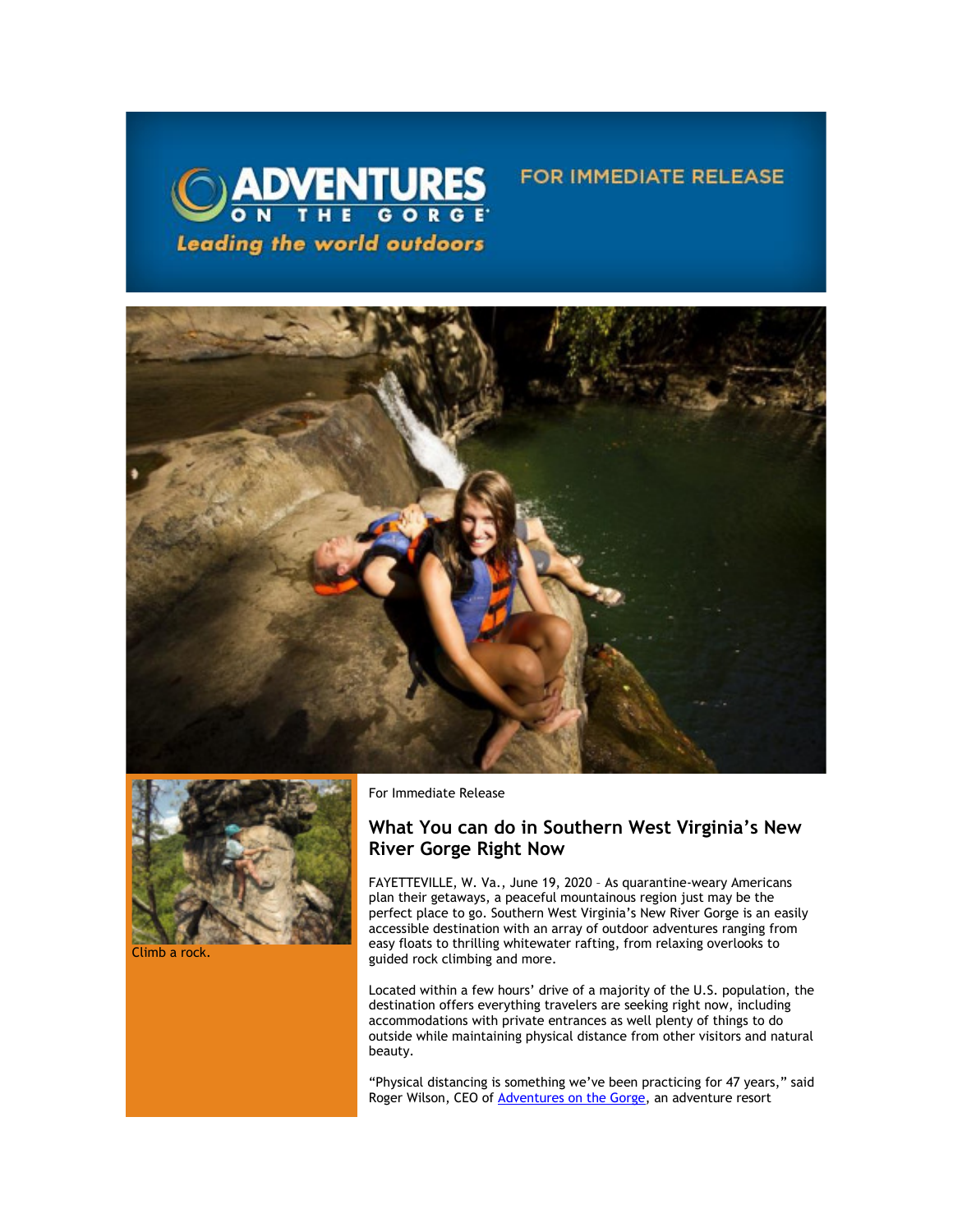

Raft a river.



Navigate a ropes course.



Zip through a forest.

situated on the rim of the Gorge. "Outdoor adventure is a great way to reconnect with nature and each other."

The popular adventure resort in Southern West Virginia opened for the season May 22 and has developed a [set of guidelines](https://click.icptrack.com/icp/relay.php?r=13440961&msgid=456057&act=3SPQ&c=1378153&destination=https%3A%2F%2Fadventuresonthegorge.com%2Fwebinar%2F&cf=13608&v=0e256f2f09d819a61663a3ae02d7066dc4ae97c0dedcefbb946cbc909829e0ff) for guests and employees during the Covid 19 pandemic.

It has also created this list of things you can do right now:

**Go Rafting.** With two rivers offering some of the best whitewater rafting in the world, you have options ranging from tame to completely gnarly. The [Lower New](https://click.icptrack.com/icp/relay.php?r=13440961&msgid=456057&act=3SPQ&c=1378153&destination=https%3A%2F%2Fwww.adventuresonthegorge.com%2Fadventures%2Fwhitewater-rafting%2Flower-new-river-rapid-run-half-day&cf=13608&v=483122e453121c1169559957cc19ada260015177d484a348fcd569d4767eae2a) River features rapids ranging from Class I through Class IV and is West Virginia rafting at its best. Th[e Upper](https://click.icptrack.com/icp/relay.php?r=13440961&msgid=456057&act=3SPQ&c=1378153&destination=https%3A%2F%2Fwww.adventuresonthegorge.com%2Freservation%2Fadd%2Fupper-new-river-white-water-rafting&cf=13608&v=b3880d8f6f22d49ac14a44f150cc6fe21c4532b2e707bb78aac686afb3ebcb70) portion of the New River features Class I-III rapids suitable for first-time rafters. Conditions on the Gauley River are dependent upon how much water the U.S. Army Corps of Engineers releases from Summersville Lake. Take note: State guidelines require that your rafting group be pre-determined and comprised of family and/or friends. If you don't have enough people to fill a raft, consider…

**Going down the river in duckies.** Also known as inflatable kayaks, duckies hold one or two people. They are most popular on the Upper New River, but they are often used on the Lower New and even the Gauley as people develop their skills. Another popular option, especially for families is…

**Th[e Glade Creek Canyon](https://click.icptrack.com/icp/relay.php?r=13440961&msgid=456057&act=3SPQ&c=1378153&destination=https%3A%2F%2Fwww.adventuresonthegorge.com%2Fadventures%2Fwhitewater-rafting%2Fglade-creek-canyon-rafting-hiking&cf=13608&v=6803063f910ea7f66cee54936f6c39ee0f824e9a6f26ea7671dade734a2f5df4) section of the Upper New.** The rafting here is a little quicker and comes with a nature hike to a beautiful waterfall and swimming hole. These three options are for day trippers. If you want extra river time and a campout, try…

**Th[e Summer Gauley Loop Overnight.](https://click.icptrack.com/icp/relay.php?r=13440961&msgid=456057&act=3SPQ&c=1378153&destination=https%3A%2F%2Fadventuresonthegorge.com%2Fadventures%2Fwhitewater-rafting%2Fsummer-gauley-loop-overnight%2F&cf=13608&v=4850d45587df31612fc20496dd2cce90cea3787d6dbc23d49d242d845627523b)** Limited to just 24 whitewater rafters, this trip is new this summer and includes rafting one of the most exciting sections of the Gauley River multiple times, meals and riverside camping at the resort's Canyon Doors and Backender campgrounds. If you aren't into camping…

**Spend the night in a cabin.** The resort offers a range of freestanding and multi-unit cabin [accommodations,](https://click.icptrack.com/icp/relay.php?r=13440961&msgid=456057&act=3SPQ&c=1378153&destination=https%3A%2F%2Fadventuresonthegorge.com%2Flodging%2F&cf=13608&v=a0a1ec07ee637c78242d3333295573a8e337130c936224b8e1d32f73fd9e88eb) all with private entrances. On the Gorge and Outback cabins have two, three and four bedrooms, fully equipped kitchens, private decks with hot tubs, outdoor fire rings and living areas for guests to spread out. Elegant Sunnyside Suites are spacious hotel-style suites with private outdoor decks. Kaymoor Cabins and Suites feature basic amenities and private decks. If you're spending the night…

**Head over to Smokey's for dinner.** You would be hard-pressed to find a prettier place to eat than on the deck overlooking the New River Gorge. The decks at Smokey's are popular with business and wedding groups, and this summer they are proving to be a big hit with individual diners. The dining room's large windows open up to create an atmosphere that is practically outdoors as well. If you want a change of scenery…

**Check out Fayetteville.** Located just on the other side of the famed New River Gorge Bridge, [Fayetteville a](https://click.icptrack.com/icp/relay.php?r=13440961&msgid=456057&act=3SPQ&c=1378153&destination=https%3A%2F%2Fvisitfayettevillewv.com%2F&cf=13608&v=5a95682c98a95e454313225578f754f037f20e09012f3164249f78f51166e1ee)ttracts adventurers, foodies, rafters, climbers and cutthroats. Just kidding about the cutthroats. The town is a fun haven with a renowned and [not-so-secret sandwich shop,](https://click.icptrack.com/icp/relay.php?r=13440961&msgid=456057&act=3SPQ&c=1378153&destination=https%3A%2F%2Fwww.secretsandwichsociety.com%2F&cf=13608&v=ea6b43997634abb0904925231b783f92a1e322c489394ffb3b1f51b1648aae47) the best [pizza in the state](https://click.icptrack.com/icp/relay.php?r=13440961&msgid=456057&act=3SPQ&c=1378153&destination=https%3A%2F%2Fpiesandpints.net%2Flocation%2Ffayetteville-wv%2F&cf=13608&v=a5106256067cac5e4c3f29a99682b3a76d940ba7f74a83d51d3fc1cfcc2a6588) and a [church-turned-into-a-restaurant](https://click.icptrack.com/icp/relay.php?r=13440961&msgid=456057&act=3SPQ&c=1378153&destination=https%3A%2F%2Fwww.thecathedralcafe.com%2F&cf=13608&v=b7e999a9332fa1106ded5179640f3b30c8bb261030e97b9a092bcb0de3d2b01f) that is a favorite for breakfast and lunch. While you're out…

**Visit the National Park Service Visitor Center.** With bipartisan backing from federal and state legislators, th[e New River Gorge National River](https://click.icptrack.com/icp/relay.php?r=13440961&msgid=456057&act=3SPQ&c=1378153&destination=https%3A%2F%2Fwww.nps.gov%2Fneri%2Findex.htm&cf=13608&v=7a55c2f9fbd36050fd920611b4f9f5233236fe343627cd8afd59cdc1b46b572d) is poised to become the next – and West Virginia's first – national park. The visitor center showcases the region's rich history and culture along with